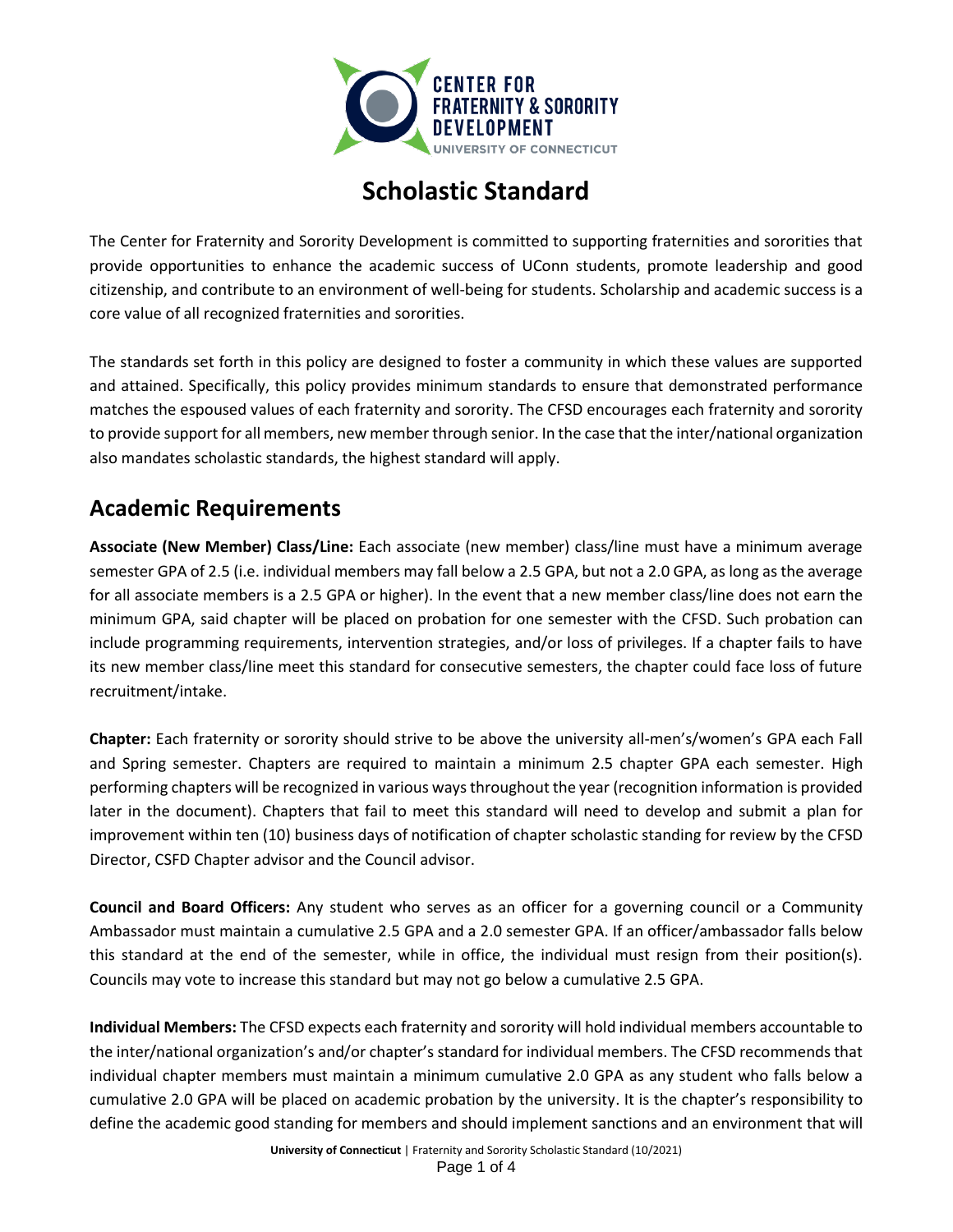make it significantly easier for these members to focus on academics (rather than the chapter) until they are able to meet the minimum standard.

#### **Rosters**

Each chapter must maintain an accurate membership roster with CSFD. Rosters should include active (members), new members (associates), and any members who may be away from campus for the semester for an internship or global study (abroad). Grade information for all of these students will be utilized to calculate grade reports. Any associate who was not initiated should be designated as "removed" by the last day of classes in the same semester to prevent them from being included in the grade report. Graduating members should be removed from the roster at the start of the semester after graduation.

### **Grade Reports**

**GPA Verification Requests:** Chapters can request verification of individual student grades to assist in the membership selection process. An accurate student ID number and Net ID must be included in the request. Grades will be released to the chapter president or scholarship chair. Grades will only be released after the student has completed the FERPA release as a part of First Steps Orientation program on our website.

**Chapter Grade Reports:** Chapter grade reports are calculated using a weighted method based on quality points earned divided by credits received. Grade reports are compiled using data from the UConn Office of Institutional Research and Effectiveness and are usually available within the first three weeks of the following semester. Chapter grade reports, with individual student information, must be picked up from the CSFD and will only be released to the chapter president or scholarship chair. A chapter may request one (1) recalculation of their chapter GPA, but this information will not be changed on the community grade report once it has been published.

**Community Grade Report:** The Center for Fraternity and Sorority Development compiles a community grade report after each semester (Fall and Spring only) and publishes the report on the CFSD website. Many organizations utilize this information to see how their performance compares to the rest of the community and to the general university population (all-men's/women's/ undergraduate GPA). To protect the privacy of students, in compliance with [FERPA](http://ferpa.uconn.edu/) regulations, complete data will not be shared for chapters with fewer than four members.

## **Scholastic Standing**

Chapters that meet or exceed the required 2.5 semester GPA for both Chapter and Associates will be in **good academic standing** with the Center Fraternity and Sorority Development. This status provides continued rights and responsibilities to recognized fraternities and sororities.

| Chapter or Associate GPA | 1 <sup>st</sup> Semester | 2 <sup>nd</sup> Semester | 3 <sup>rd</sup> Semester |
|--------------------------|--------------------------|--------------------------|--------------------------|
| Above 2.5000             | <b>Good Standing</b>     |                          |                          |
| Between 2.000-2.499      | <b>Warning</b>           | Probation                | Suspension               |
| Below 2.000              | Probation                | Suspension               |                          |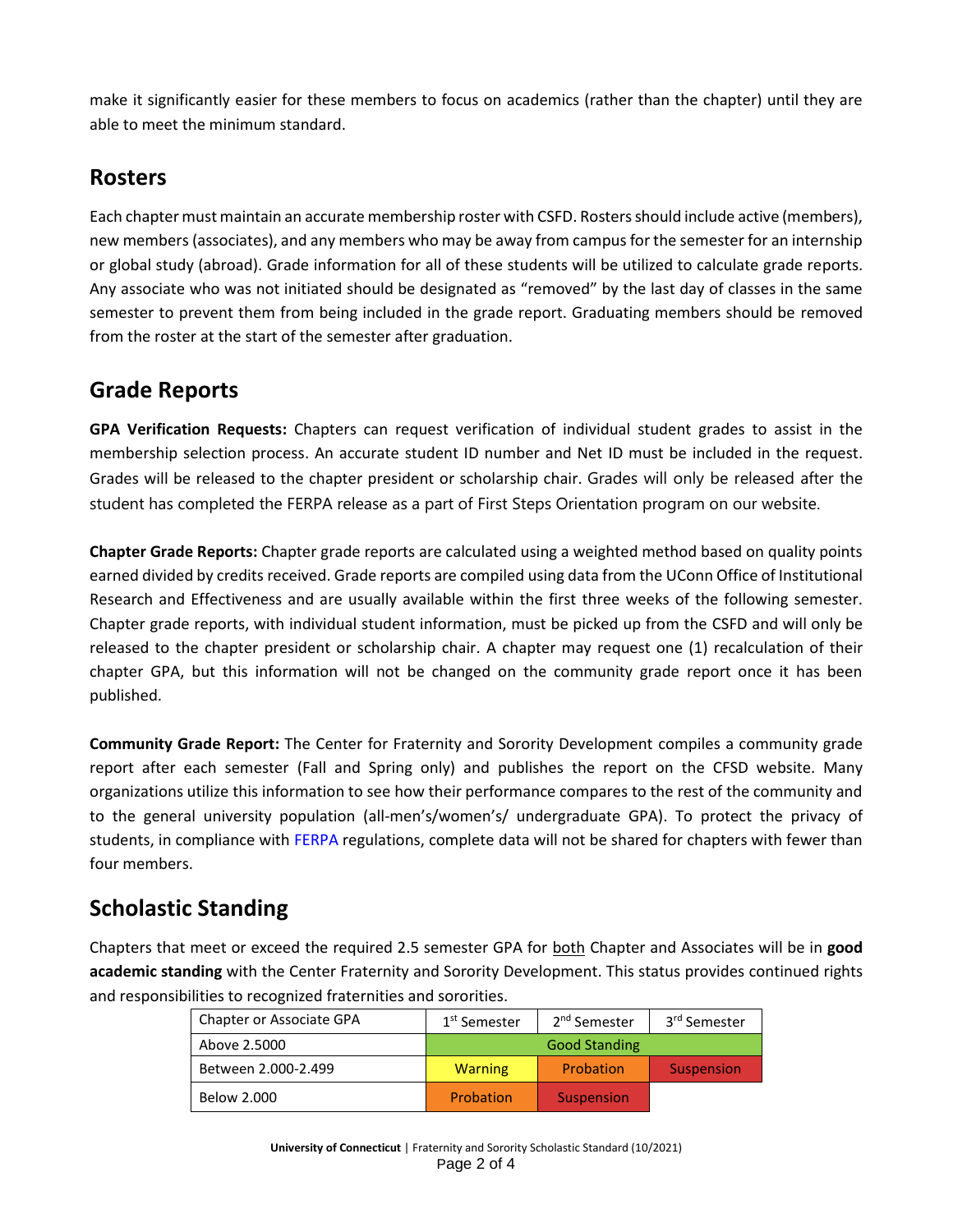Chapters that fall below the required semester GPA will subject to the following:

**Scholastic Warning:** If the Chapter or Associate GPA falls below a 2.5 (but above a 2.0), the chapter will be placed on Scholastic Warning and subject to the following outcomes:

- 1. A letter will be sent via email from the CFSD to the chapter president and advisor(s) on record.
- 2. Develop and submit chapter's scholarship program in the first two weeks of the semester in which the chapter is sanctioned. Scholarship program can be defined as a plan that will be implemented to help the chapter meet the minimum standards.
- 3. Meet with the Council Advisor and campus/chapter advisor(s) to discuss the seriousness of poor academic performance. The Scholarship program should be submitted at least two business days prior to this meeting.
- 4. Schedule and complete an academic skills workshop by the end of the semester. The workshop can be/ should be facilitated by the Academic Achievement Center or another UConn department that would support the scholarship program and meet the needs of chapter members.

**Scholastic Probation:** If the Chapter or Associate GPA falls below a 2.5 for a second consecutive semester, or the Chapter GPA falls below a 2.0 in any one semester, then the chapter will be placed on Scholastic Probation and subject to the following outcomes:

- 1. A letter will be sent via email from the CFSD to the chapter president, advisor(s) on record, inter/national organization, and other university departments (Academic Achievement Center, Student Activities, Student Union, etc.).
- 2. Develop and submit chapter's scholarship program in the first two weeks of the semester in which the chapter is sanctioned. Scholarship program can be defined as a plan that will be implemented to help the chapter meet the minimum standards.
- 3. Meet with the Council Advisor and campus/chapter advisor(s) to discuss the seriousness of poor academic performance. The Scholarship program should be submitted at least two business days prior to this meeting.
- 4. Schedule and complete an academic skills workshop by the end of the semester. The workshop can be/ should be facilitated by the Academic Achievement Center or another UConn department that would support the scholarship program and meet the needs of chapter members.
- 5. The chapter will have restricted event and programming privileges and must receive approval from the CFSD to host events and programs.

**Scholastic Suspension:** If the Chapter or Associate GPA falls below a 2.5 for the third consecutive semester, or the chapter GPA falls below a 2.0 for a second consecutive semester, then the chapter will be placed on Scholastic Suspension for one year and subject to the following outcomes:

1. A letter will be sent via email from the CFSD to the chapter president, advisor(s) on record, inter/national organization, and other university departments.